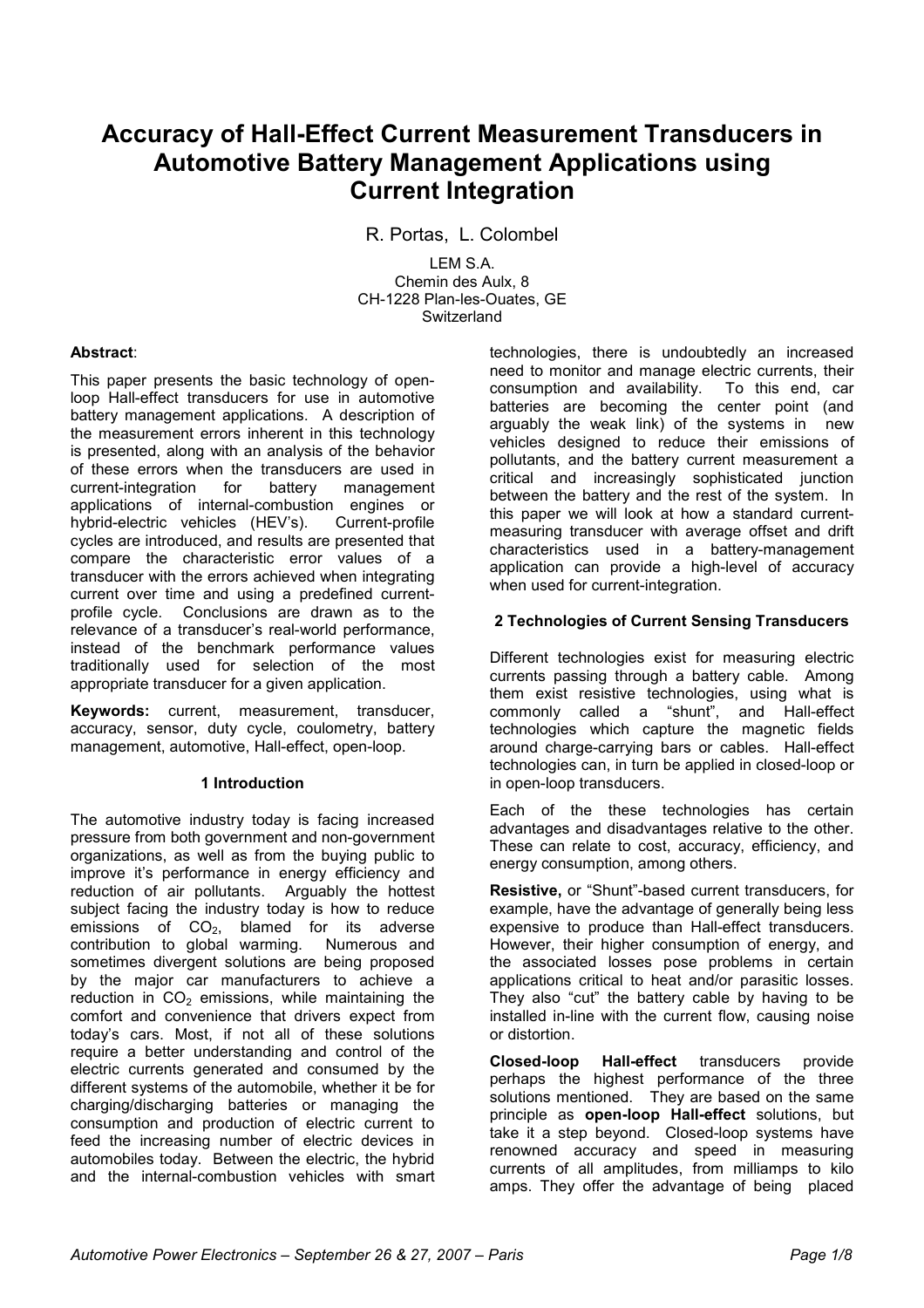externally to the signal cable (not adding noise or cutting the cable), and do not generate any resistive losses in the systems. Resistive losses (or heat) can be a big concern when measuring high currents. By design, they can withstand very high levels of current in the primary cable without suffering permanent damage. Open-loop Hall-effect transducers offer the same advantage of isolation from the current-bearing cable as closed-loop transducers, and likewise do not generate any losses in the system being measured. They are, however, generally less accurate, and slower than closed-loop systems, and will reach magnetic saturation at currents above their designed range. Two big advantages of open-loop<br>Hall-effect solutions are their low-energy low-energy consumption and their low cost.

All in all, the choice of technology, whether it be resistive, open-loop or closed-loop Hall-effect, or some other type, will largely depend on the particular constraints of the application. In this paper we will concentrate on open-loop Hall-effect transducers.

## 3 Basic Principles of Hall-Effect Transducers

The goal of a Hall-effect transducer is to provide an output signal (usually voltage) proportional to the current passing through a bar or cable. It does this by capturing the magnetic field generated by the passing primary current, and directing it to a Halleffect cell (Figure 3-1). This cell generates a voltage potential proportional to the magnetic field passing through it. The cell is embedded on an ASIC, and this ASIC processes the cell output and sends it to an output terminal. In this way, we can obtain information about the current passing through a bar or cable without actually interfering with the primary signal, but by getting "free" information from the magnetic field that the current generates. The noncontact specificity of Hall-effect transducers makes them very interesting in high-current or high-power applications where losses from an alternative resistive "shunt" transducers can be very significant, or very costly.



Figure 3-1: Open-Loop Hall-Effect Principle

There are three basic components to a Hall-effect transducer:

- The magnetic core
- The electronics with the Hall-effect sensor
- The housing

A closed-loop Hall-effect transducer adds a metal coil to this list of components (Figure 3-2).



Figure 3-2: Closed-loop Hall Effect Principle

The role of the magnetic core, composed usually of sheaths of silicon-iron (FeSi) or nickel-iron alloys (FeNi) of varying concentrations is to direct the magnetic field generated by the primary carrier's current onto the surface of the Hall-effect sensor. The Hall-effect sensor and associated electronics, which are more and more often integrated in an ASIC, output a voltage potential proportional to the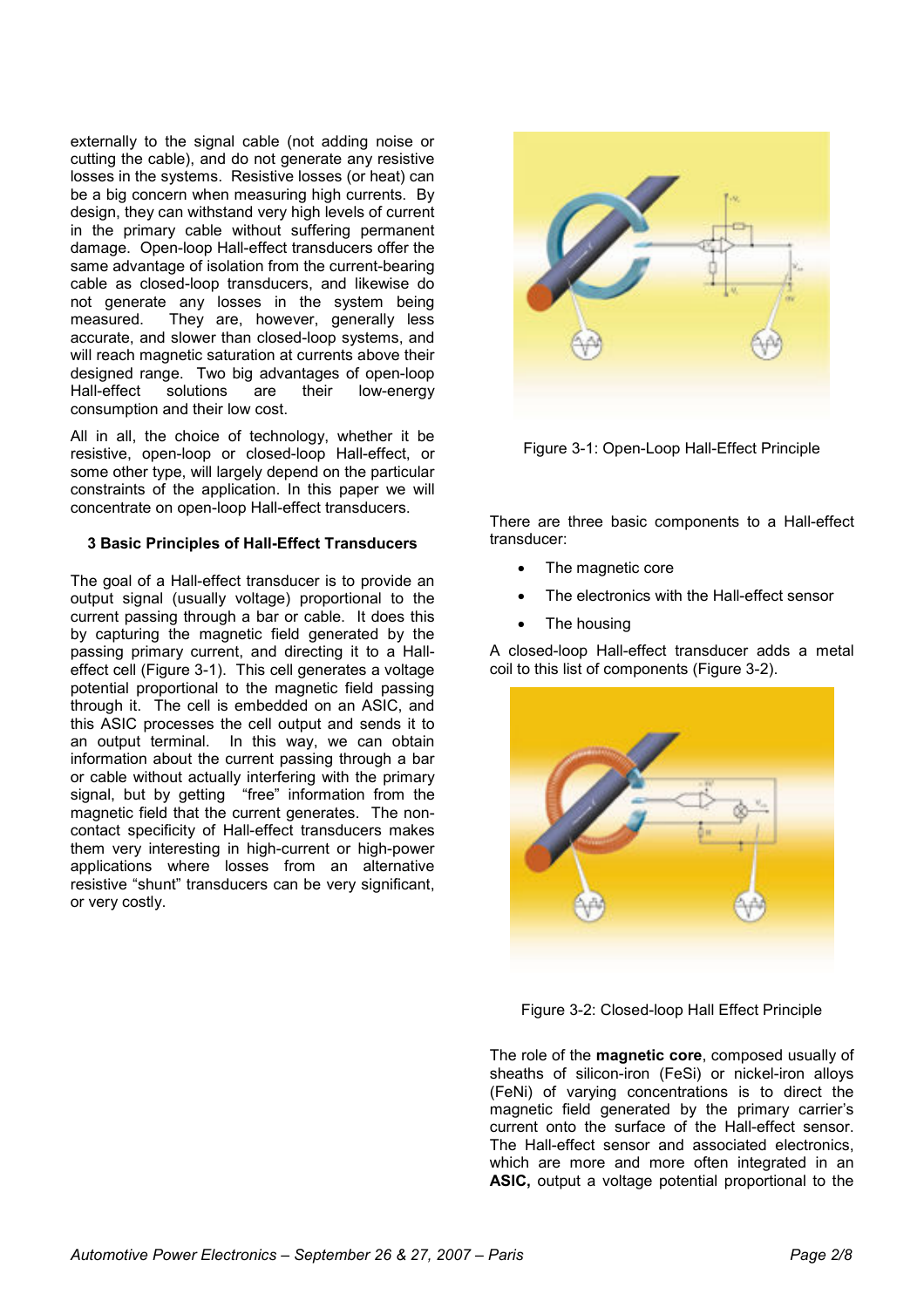magnetic field flux. They convert the voltage potential output from the Hall-effect sensor into a legible signal at the output terminals of the transducer by amplifying it, and sometimes converting the signal into a pulse-width-modulated (PWM) signal or other specific protocol of communication such as local-interconnect-network protocol (LIN). These electronics can also convert the Hall cell output into a digital signal and perform additional functions such as filtering the output signal and "correcting" it from some sources of error, as per the parameters programmed into its memory during the transducer's production calibration phase. These sources of error are discussed in section 4 below.

The **housing** of the transducer serves to hold the magnetic core and the electronics together in place, to protect the assembly, and to electrically and physically isolate the primary current cable or bar from the input and output conductors of the electronics or ASIC. High-voltage primary currents could otherwise short the transducer's supply voltage and/or output signal connections.

In closed-loop systems, an additional copper coil. wound around the magnetic core serves to compensate the field generated by the primary with an equal and opposite field. Instead of providing an output voltage that is proportional to the primary's magnetic field, closed-loop systems provide an output that is proportional to the current required to induce a magnetic field of equal and opposite magnitude to the primary current's field. A major advantage of this method is that the closed-loop transducer coils always oscillate around 0 teslas, and thereby avoid magnetic saturation of the coil, even at very high current inputs. They operate in the most linear range of the transducer, giving the highest accuracy and the quickest reaction time possible. On the downside, they cost more to produce, have a higher content of increasingly expensive materials, and consume more energy than open-loop systems because the secondary coil needs to be fed the compensating current. The higher the measured current, the higher the transducer's energy consumption. Especially for these two reasons automotive applications rely primarily on the open-loop variety, sacrificing accuracy and reaction time for low cost and low energy consumption.

# 4 Sources of Error in Hall-Effect Transducers

Before understanding how we can obtain high accuracy results using open-loop Hall-effect transducers to measure car battery currents over time, we must discuss the different sources of error inherent to open-loop Hall-effect transducer designs.

 There are four (4) types of errors that determine the measurement accuracy of an open-loop Hall-effect<br>transducer. These errors emanate from the These errors emanate from the mechanical properties of the materials, such as the magnetic core in the transducer, by the resolution of the ASIC, and by the behavior of these two at different temperature ranges.

The four types of errors are:

- **Electric offset**
- Magnetic offset
- Sensitivity or gain
- **Linearity**

All the above errors can, in turn be influenced by the temperature range in which they operate. Industrial transducers are usually rated to operate in the range of -40° C to +85° C. Automotive environments are generally harsher, and sometimes require transducers capable of operating in an extended temperature range, from -40° C to +125° C.

## 4.1 Electric offset error

The electric offset of a Hall-effect transducer is constant for all current ranges at a given temperature. As a matter of speaking, it is the error of the zero-point of the transducer. If it were not for the magnetic offset which we address in section 4.2 below, the electric offset would be equal to the transducer output value at an input of zero (0) current. It is an error caused by several sources, including the tolerances of production and the maximum digital resolution of the ASIC, or LSB (least significant bit) which has the "zero" position programmed during the production calibration phase. If the "zero" position happens to fall between two digital values, the choice of either value as the zero point will introduce an error equal to the difference between the chosen zero point (the chosen bit) and the actual zero point.

Electric offset is also significantly affected by temperature. The ASIC is the element of the transducer most affected by it. The different transducer most affected by it. expansion and contraction coefficients of the ASIC components play a role in affecting the output signal from it. Temperature behaviors will generally be constant for a particular ASIC or transducer over it's lifetime, but may vary from ASIC to ASIC, or from one ASIC production batch to another. It is therefore very difficult to remove or compensate in highvolume production components (Figure 4-1).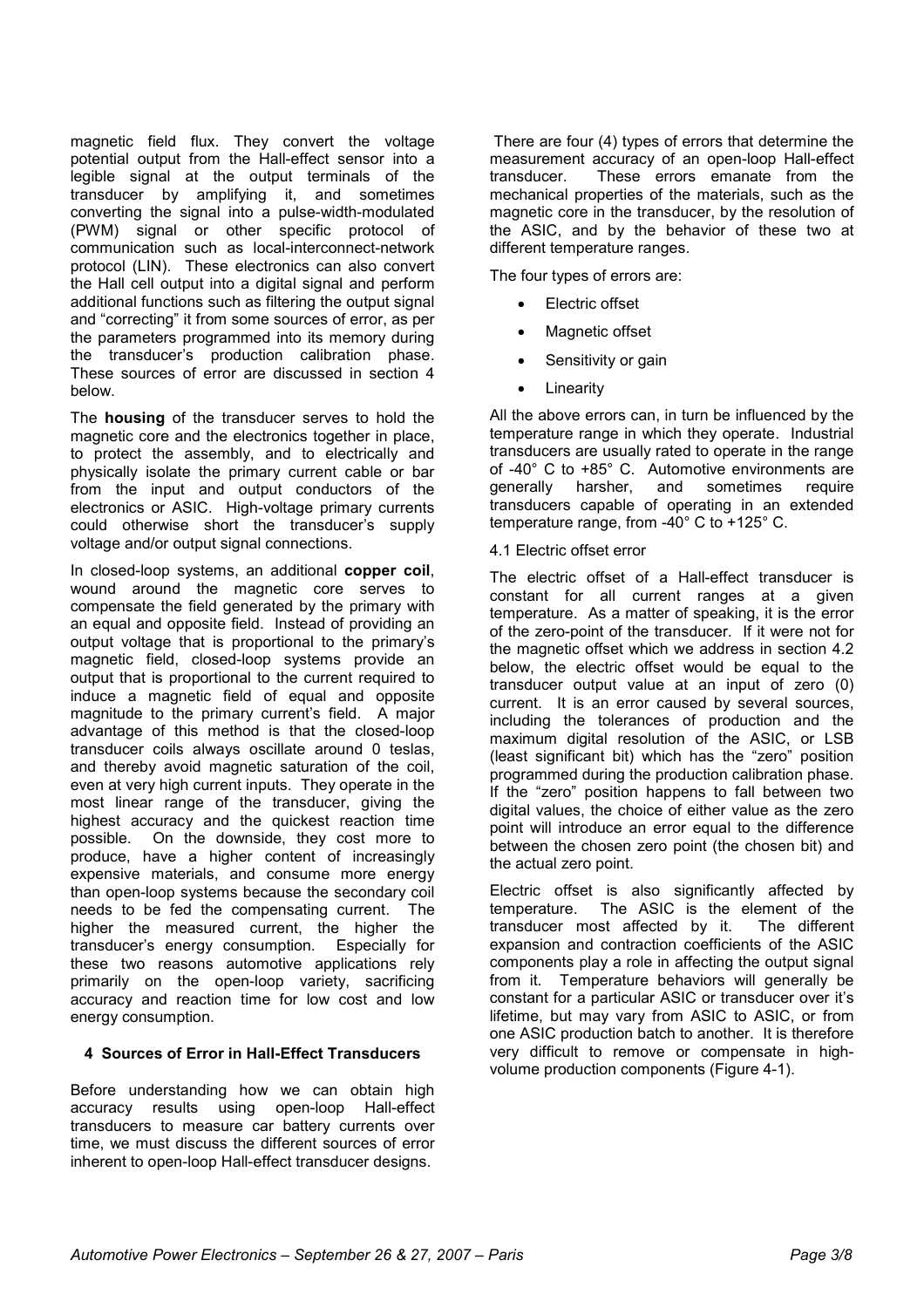

Figure 4-1 : Electric Offset Variation in **Temperaturture** 

#### 4.2 Magnetic offset error

Magnetic offset in Hall-effect transducers is a measurement shift caused by the residual flux (or remanence,  $B_R$ ) of the magnetic core in the transducer. It's value is dependent on the previous core magnetization and is highest after the coil has been magnetized to full saturation or beyond. It can be characterized as the hysteresis in the transducer's response. A given input current,  $I_P$  will produce different output values depending on whether  $I_P$  was higher or lower moments before the reading. Though impractical in many applications, magnetic offsets can be removed or minimized before making a measurement with the transducer by feeding a degauss cycle (Figure 4-2) to demagnetize the transducer's coil.



Figure 4-2: Degauss Cycle Current



Figure 4-3 : Magnetic Offset Variation in **Temperatature** 

#### 4.3 Sensitivity or gain error

Sensitivity or gain error is generated by tolerances in the air gap between the Hall cell and the magnetic core brought on by the expansion and contraction of the core with temperature changes, and/or by mechanical stresses on the ASIC itself. These mechanical stresses can be generated by the ASIC's packaging, or by temperature and humidity changes. Much effort is being put into finding ways of reducing the vulnerability of the ASIC to these environmental stresses. Like with the electric offset, the resolution of the digital system, or LSB will also contribute to the gain error.

In a plot of  $V_{\text{OUT}}$  vs. I<sub>P</sub> the gain error is equivalent to the error in slope of the response curve. Contrary to the electric offset, which is constant over all current ranges at a given temperature, the sensitivity error is proportional to the primary current,  $I<sub>P</sub>$ . Gain error is also significantly affected, like the electric offset error, by temperature, as shown in Figure 4-4 below.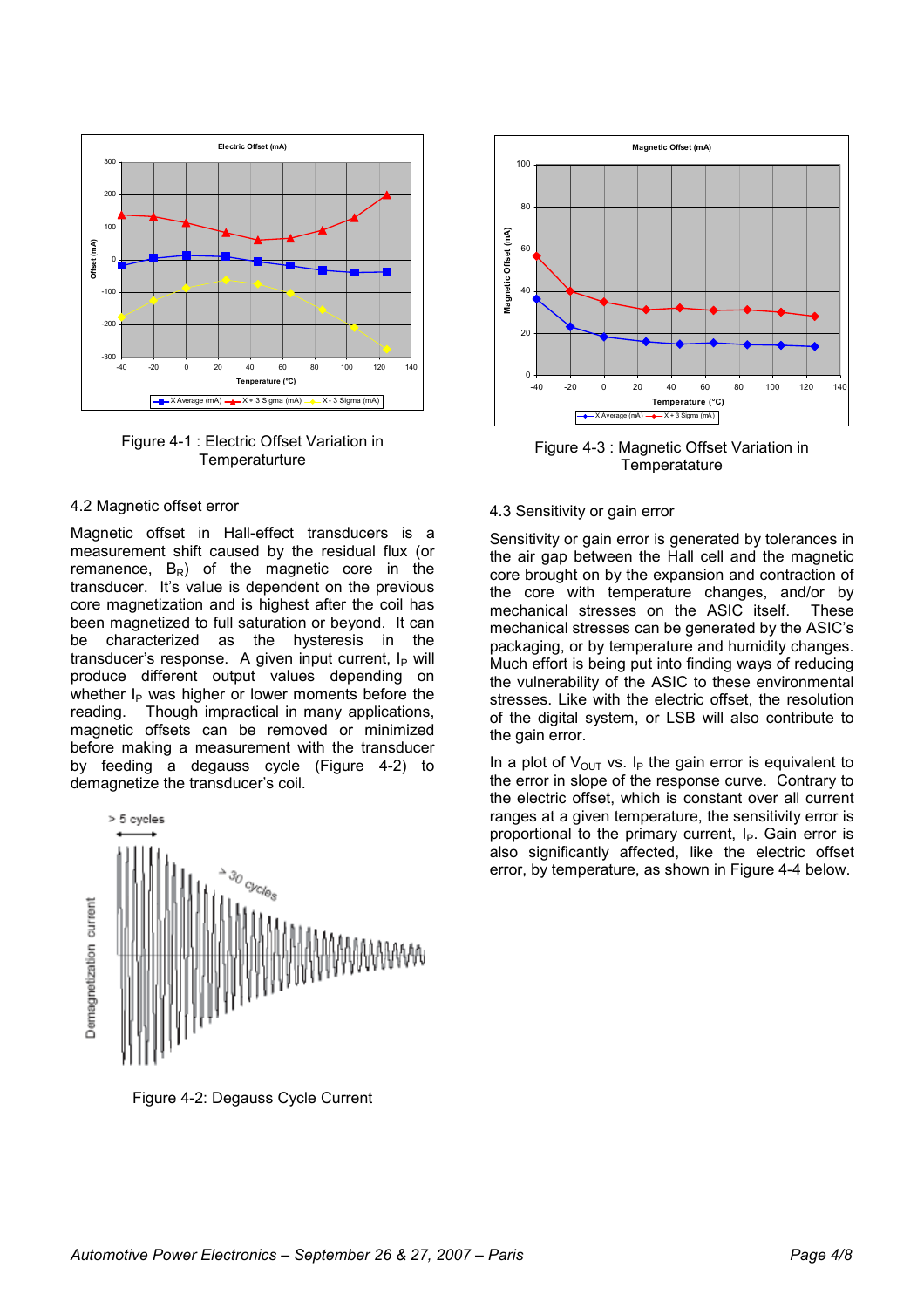

Figure 4-4 : Gain Error Variation in Temperature

# 4.4 Linearity error

Linearity of the transducer is the "straightness" of the response curve over the operating range. Linearity error is caused by saturation of the magnetic core, the magnetic offset mentioned in section 4.2 above, and by the ASIC design. To avoid the occurrence of linearity errors due to the saturation of the core, we can choose a transducer type whose magnetic core will not reach saturation levels while operating in the desired current range for the specified application. The transducer will henceforth be operating in the "linear" portion of the response curve. Since magnetic offset is treated as a separate error characteristic, we will generally not include it's impact when talking about linearity error. In this way, when we speak of linearity error, we will generally be talking only about the ASIC's contribution to this error. A good ASIC design can help minimize errors of linearity.

# 5 Global Error of Current Transducers

When a particular transducer is put on the market, there is usually a data sheet that is made available with the technical description of the transducer's characteristics and behavior. In this data sheet appear the results of lab testing performed by the manufacturer, which include the individual error values calculated for the specific transducer. In this way, it becomes possible to know, for example, the electric offset error characteristic of a transducer, it's magnetic offset error, and overall linearity over a given temperature range. Data sheets for different transducers can also then be compared for their respective error behaviors, and on this basis a choice can be made of the best transducer for a given application.

More than the specific electric, magnetic, and gain errors, engineers will be most interested in the

overall or global error behavior of a transducer. In this way, the global transducer error can most easily be added to the error of the complete system, of which the transducer is a part. The easiest way to compute a global transducer error is to simply add the different errors from the data sheet, obtaining a total maximum error for the transducer. For example, the data sheet for a particular transducer can state an offset error of +/- 300 mA from -10°C to 65°C, or +/- 500 mA from -40°C to +125°C. The gain error can be stated as  $+/- 2.5\%$  from  $-10\degree$ C to 65°C, and +/- 4.0% from -40°C to +125°C. A linearity error of +/- 1.0% can be given for the whole operating range. With this information, we might decide that our particular application requires the transducer to operate in an extended temperature range up to +125°C, and that therefore the corresponding error values must be taken. If the application requires a maximum current measurement range of +/- 25 A, we will calculate the overall error to be:

 $= 0.5 A + 4\%$  of 25A + 1% of 25 A

= 1.75 A of error at 25 A, or 7%

Based on this result of 7% error, we will decide whether the performance of the transducer is sufficient for the application in question. Oftentimes, since the transducer error must be added to other errors in the system, it will be determined that the transducer performance is insufficient for the particular application, and a higher-performance and often higher-cost transducer will be sought.

Fortunately or unfortunately, the calculation above is overly simplistic and does not represent the real behavior of the transducer when used to integrate current values over time. Though each of the elements of error in the data sheet are correctly stated as being the measured result from the laboratory, the sum of the elements does not correctly represent the behavior of the transducer in dynamic operation. In operation, errors interact and will in some cases add up, and in other cases subtract from each other. It is impossible for the transducer's overall error to ever be the arithmetic sum of the different error elements, as calculated previously. This is an important consideration to keep in mind when choosing the transducer design for a given system application in order to avoid choosing a solution with higher performance, and usually higher cost than necessary.

# 6 Current profile cycle

To understand the actual performance of a current transducer in current integration, a current profile or cycle over a particular time frame must be defined. This current profile simulates the charging and discharging cycles that the car battery might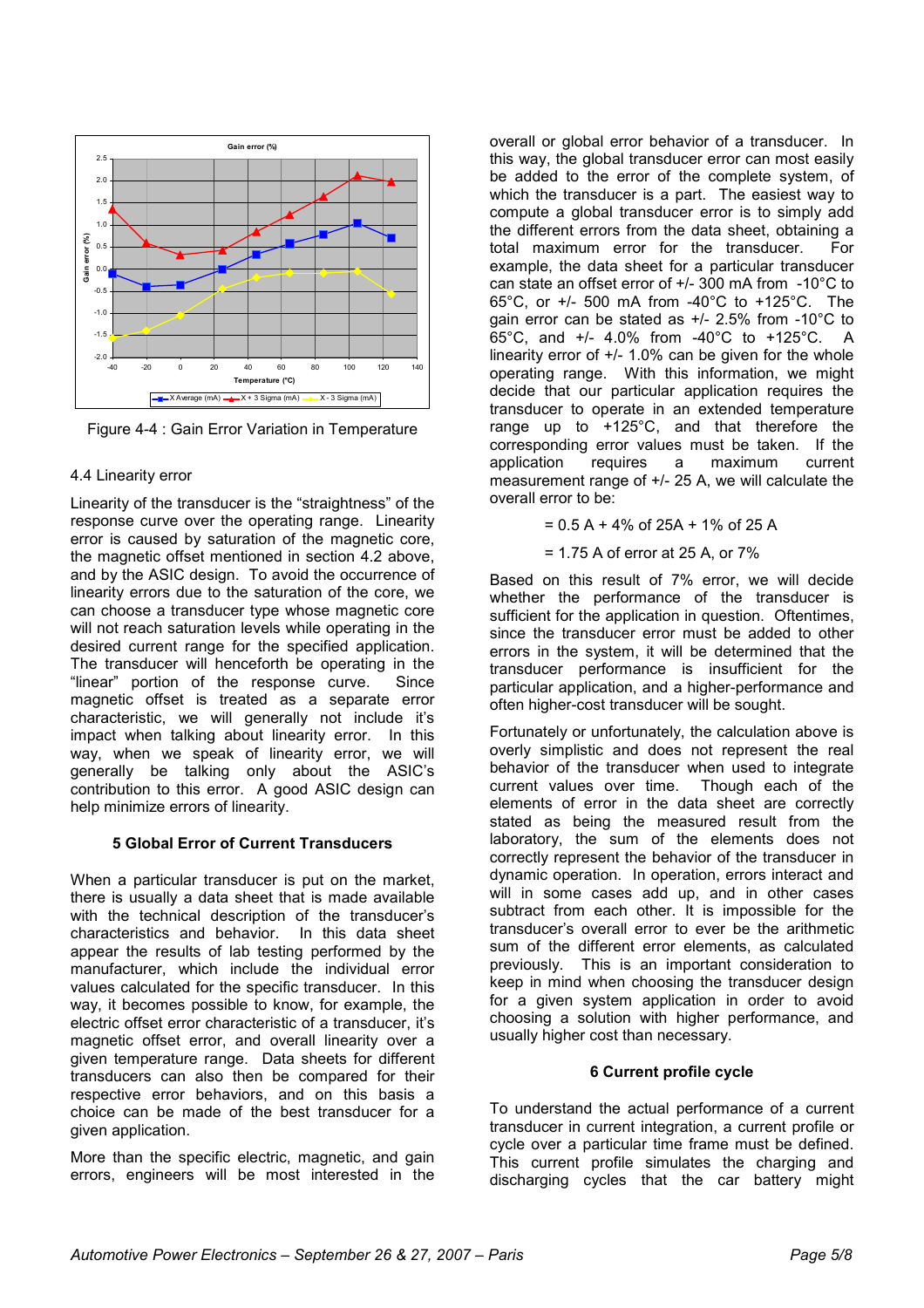experience, and therefore that the transducer might measure in a normal cycle of operation outside the laboratory (Figure 6-1).



Figure 6-1 : Current Profile

# 7 Interaction of errors in a dynamic system

In HEV applications, for example, it is very important to have an accurate picture of the consumption and generation of electric current over time in order to optimize the various systems in the vehicle. To evaluate the systems' performance, a standard current profile cycle such as described in section 6 above is defined to allow different system configurations to be compared to a single benchmark.

When used in HEV or internal combustion engine applications, or applications where the current flows in both directions are about the same, (not the case of purely electric vehicles), the transducer errors will to a great extent cancel out, resulting in an error of integration that is much smaller than the transducer's benchmark performance values might indicate. This error can be so small as to become negligible in consideration of the overall system.

Our goal is to measure the error that the transducer will generate while integrating a charge/discharge cycle such as the one in Figure 6-1 above.

Of all the transducer errors mentioned above in section 4, the most important ones to keep in mind in current integration applications are linearity and electric offset. The gain error and magnetic offset will generally be small because of cancellations during the cycle integration.

Electric offset is the most important source of error in current-integration applications. This is simply because, no matter whether the primary current is positive or negative, the electric offset will always be of the same magnitude and sign (positive or negative). This means that over a cycle measurement of one hour, for example, the electric offset error contribution at the end of the cycle will be equal to the electric offset. It will not have been cancelled out by opposite-sign currents. It is

therefore critical to choose a transducer with a low electric offset error, or have the ability to eliminate the error through other means, such as a system calibration.

Linearity is the second most important source of error because a strongly non-linear transducer response curve will cause the linearity errors to add up instead of cancel out in a balanced cycle of charging and discharging current. When linearity is good, whatever error is generated by the transducer during a positive current input will be cancelled by an error of equal magnitude but opposite sign when a negative current of equal magnitude is fed through the transducer.

Gain error and magnetic offset are less worrisome in a balanced current cycle since they will mostly be reduced to negligible levels. Gain error being a product of the transducer's gain error characteristic multiplied by the primary current, when the primary current is negative, an equal and opposite error will be generated by the transducer, and these will cancel out at the end of the integration.

Likewise for the magnetic offset, errors generated during a positive-sign current flows will be compensated and cancelled by negative-sign flows. Of course, since most operation cycles are not perfectly symmetric in terms of positive and negative current levels and durations, some magnetic offset and gain errors will remain. These will usually be negligible when compared to the total integrated current value.

Perhaps it becomes easier to understand when we look at Figure 7-1 below which represents the error in the transducer output measurement values (red dots) taken when the transducer was cycled through a current profile such as in Figure 6-1.



Figure 7-1: Transducer Output Error for Given Cycle

The error  $\varepsilon_j$  of a point *j* for any one measurement (any red dot in the above figure) can be defined as follows: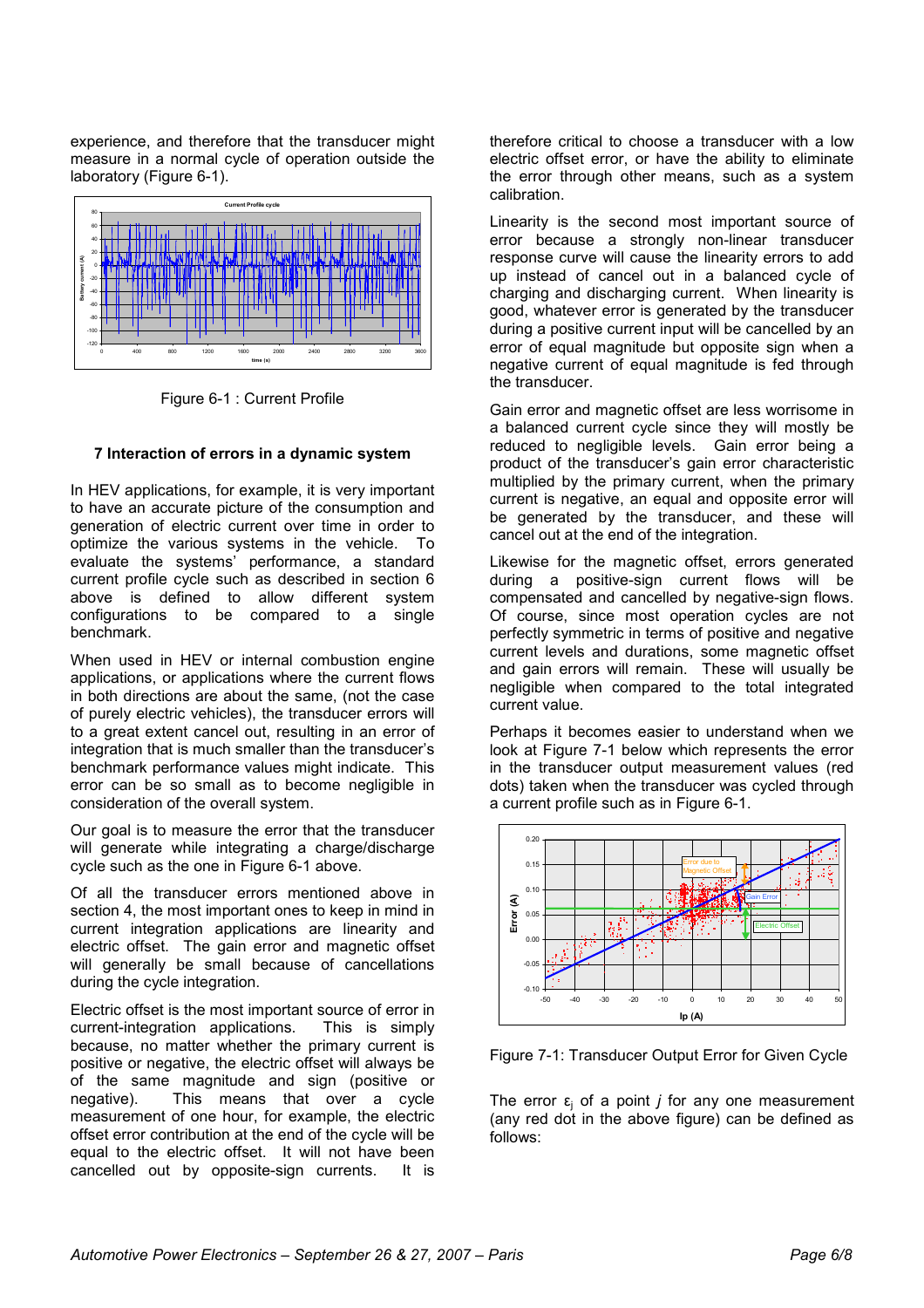$$
\varepsilon_{j} = \left(\varepsilon_{elec\_offset} + \varepsilon_{mag\_offset} + \varepsilon_{gain\_error}\right) \times \frac{t}{3600}
$$

t represents the sampling rate of the transducer, in seconds, and the factor -3600  $\frac{t}{t}$  enables the error to be expressed in A·h (amp hours).

We can see from the graph that when integrating all the measured values over time, errors caused by a positive magnetic offset (values above the blue gainerror line) will on average be compensated by the negative magnetic offsets (values below the blue line). Similarly for the gain, errors from positive primary current compensate errors from negative primary current. This leads the magnetic offset and gain errors to be very small.

Electric offset, on the other hand, represented by the green horizontal line in Figure 7-1 will be constant for all primary current values. It's impact on the error of the current integration will be it's value. It's contribution to error is therefore considerable.

Linearity errors are not shown on this particular graph because the transducer used in the measurements has very good linearity in the chosen current range. Linearity errors were therefore assumed to be negligible. Nevertheless, if there were a significant linearity error, it would be represented as a blue line that would be curved or wavy instead of straight. One can see that in such a case, the symmetry between positive and negative primary currents would not be respected, and the various error values would not cancel out.

#### 8 Presentation of Data

To confirm the argument that a standard open-loop Hall-effect current transducer with standard performance can provide very accurate results in current integration (or coulometry), several laboratory measurements were performed.

To demonstrate the above, current-integration measurements were performed using ten (10) standard automotive-grade LEM model DHAB S/34 transducers with dual magnetic cores (one core for measuring currents up to 50A, and the other core for measuring above 50A and up to 200A), and applying a particular current profile cycle lasting one hour (as in Figure 6-1). A reference measurement was concurrently made using laboratory-grade equipment, allowing for a comparison of the measurements and a determination of the accuracy of the DHAB transducers. Figure 8-1 shows the results.

|                                           | Sensor           | #1         | #2         | #3         | #4         | #5         | #6         | #7         | #8         | #9         | #10        |
|-------------------------------------------|------------------|------------|------------|------------|------------|------------|------------|------------|------------|------------|------------|
| Reference<br>current integration<br>(mAh) | Low Range (mAh)  | 1186.55    | 1186.55    | 1186.55    | 1186.55    | 1186.55    | 1185.28    | 1185.28    | 1185.28    | 1185.28    | 1185.28    |
|                                           | High Range (mAh) | $-1489.94$ | $-1489.94$ | $-1489.94$ | $-1489.94$ | $-1489.94$ | $-1489.35$ | $-1489.35$ | $-1489.35$ | $-1489.35$ | $-1489.35$ |
|                                           | Total (mAh)      | $-303.39$  | $-303.39$  | $-303.39$  | $-303.39$  | $-303.39$  | $-304.07$  | $-304.07$  | $-304.07$  | $-304.07$  | $-304.07$  |
|                                           |                  |            |            |            |            |            |            |            |            |            |            |
| <b>DHAB</b> current<br>integration (mAh)  | Low Range (mAh)  | 1186.18    | 1198.99    | 1173.26    | 1200.01    | 1198.38    | 1224.46    | 1173.36    | 1180.86    | 1159.99    | 1219.37    |
|                                           | High Range (mAh) | $-1515.19$ | $-1513.68$ | $-1512.78$ | $-1450.11$ | $-1471.67$ | $-1502.11$ | $-1502.55$ | $-1496.66$ | $-1500.16$ | $-1503.41$ |
|                                           | Total (mAh)      | $-329.01$  | $-314.69$  | $-339.52$  | $-250.10$  | $-273.29$  | $-277.66$  | $-329.19$  | $-315.80$  | $-340.18$  | $-284.04$  |
|                                           |                  |            |            |            |            |            |            |            |            |            |            |
| <b>Sensor error</b><br>(mAh)              | Low Range (mAh)  | $-0.37$    | 12.44      | $-13.29$   | 13.46      | 11.83      | 39.17      | $-11.92$   | $-4.42$    | $-25.29$   | 34.09      |
|                                           | High Range (mAh) | $-25.25$   | $-23.74$   | $-22.84$   | 39.83      | 18.27      | $-12.76$   | $-13.20$   | $-7.31$    | $-10.82$   | $-14.07$   |
|                                           | Total (mAh)      | $-25.62$   | $-11.30$   | $-36.13$   | 53.29      | 30.10      | 26.41      | $-25.12$   | $-11.73$   | $-36.11$   | 20.03      |

Figure 8-1 : DHAB S34 Transducer Current-Integration Error Measurements

In Figure 8-1 above we can observe that the error of current integration of the DHAB S34 in the selected one-hour profile cycle ranges from 11 to 54 mAh, depending on the transducer sample. This is quite a remarkable result, considering that the current cycle has peaks above +60 A and below -120 A, and that the average measured value in the cycle is around 16 A.

In contrast to the above values, Figure 8-2 shows an extract of the DHAB S/34 transducer data sheet, from which we can compute that the low-current channel (Channel 1) provides a maximum error of 3.9 % when the electric and magnetic offset errors, the gain and linearity errors are added together. By the same method the high-current channel (Channel 2) provides a maximum error of 4.2 %, or 8.5 A at 200 A. This performance is quite normal for an open-loop Hall-effect transducer of this kind, yet pales in comparison to the performance achieved when using the transducer in a coulometry, or current-integration application.

| Channel 1:                     |                    |             |          |                        |            |                                      |
|--------------------------------|--------------------|-------------|----------|------------------------|------------|--------------------------------------|
| <b>PARAMETER</b>               | Symbol             | <b>Unit</b> |          | <b>Spacification</b>   |            |                                      |
|                                |                    |             | Min      | Typical                | <b>MAY</b> | <b>Conditions</b>                    |
|                                |                    |             |          | <b>ELECTRICAL DATA</b> |            |                                      |
| Electrical offset current      | <b>DE channel</b>  | mA          |          | 150                    |            | <b>SET. - 25°C</b>                   |
| Magnetic offset current        | <b>DELIVATION?</b> | mA          |          | 土地                     |            | 28 T. - 25°C                         |
|                                | <b>Conservati</b>  | mA          |          | ±160                   |            | $37 - 25^{\circ}$ C                  |
| Global offset current          |                    |             | -200     |                        | 200        | ■ 10°C <t' 55°c<="" <="" td=""></t'> |
|                                |                    |             | -350     |                        | 350        | & -40°C < T° < 125°C                 |
|                                |                    |             |          | $+0.5$                 |            | <b>B.T. - 25°C</b>                   |
| Sensitivity email              | £a                 | 魅           | 4        |                        | 2          | B - 10°C < T° < 55°C                 |
|                                |                    |             | $\Delta$ |                        | ä          | 图 - 40°C < T° < 125°C                |
| Linearity arror                | c.                 | x           |          | 40.5                   |            | of full range.                       |
| Temperature coefficient of Van | TCV <sub>m</sub>   | mM/FC       | $-0.14$  | ±0.05                  | 0.14       | @ -4010 < T1< 12810                  |
| Temperature coefficient of G   | TC <sub>3</sub>    | <b>SAFC</b> | -0.02    | ± 0.01                 | 0.02       | @ -40°C < T" < 125°C                 |

Accuracy:

Channel 2: PARAMETER Symbol Conditions Unit **DE COROLE DM atletes**  $\mathbf{A}$ **bal offset current Bancon** sitivity error  $\epsilon_{\rm g}$  $\mathbf{s}$